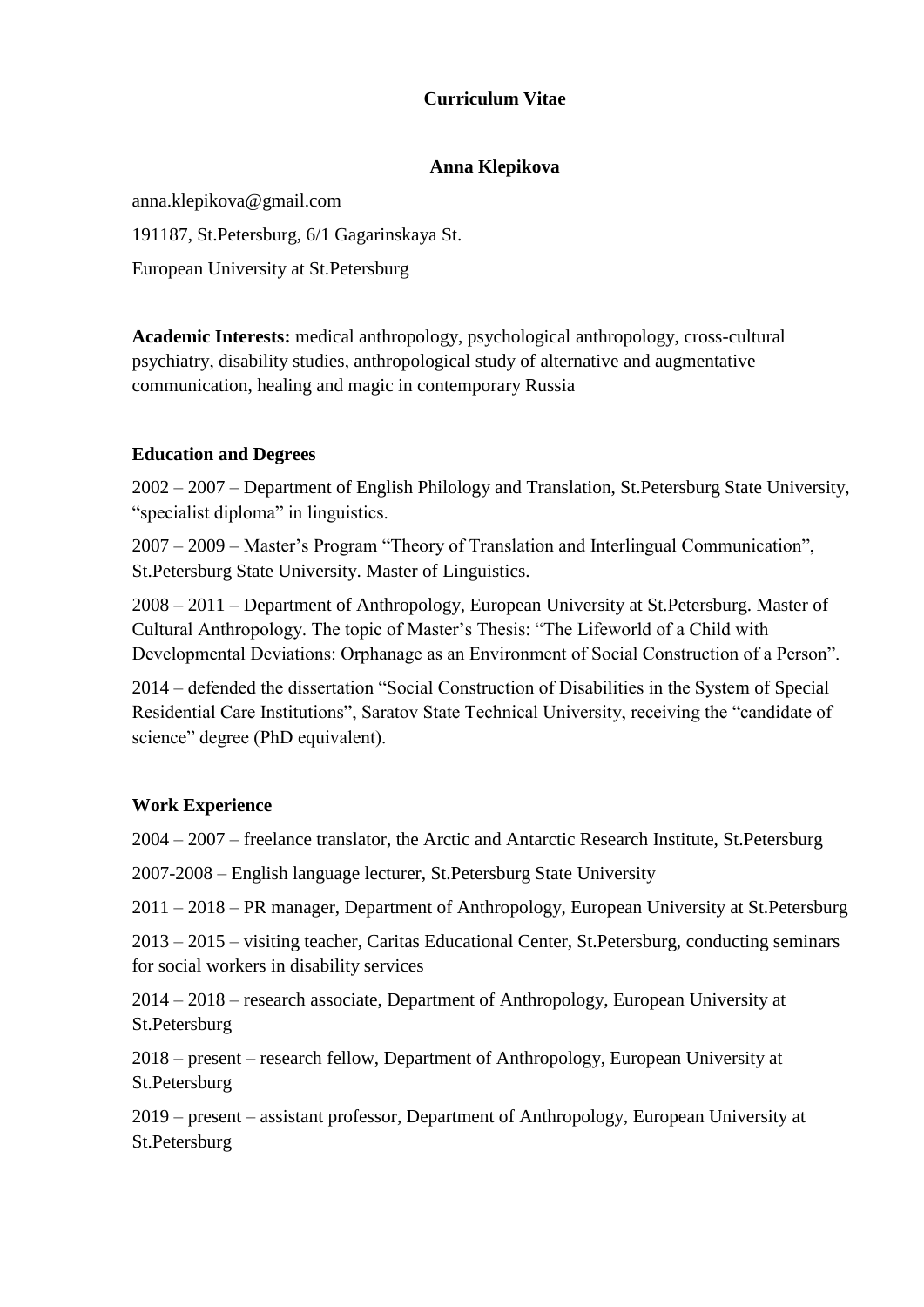## **Courses Taught**

Introduction to Medical Anthropology, with Dr.Maria Pirogovskaya, EUSP, MA-level

Introduction to Social Study of Medicine and Health, with Dr. Maria Pirogovskaya, Dr.Ekaterina Borozdina, EUSP, MA-level

Psychological and Cognitive Anthropology, with Dr.Ilya Utekhin, EUSP, MA-level

Qualitative Methods, with Dr.Anastasiya Novkunskaya, EUSP, MA-level

The Sensing Body, with Dr.Maria Pirogovskaya, EUSP, MA-level

Medicine as a Cultural Phenomenon, with Anna Altukhova, St.Petersburg State University, BAlevel

## **Grants and projects**

2016 – 2017 - RHSF grant 16-01-00145, researcher in the project "Representations of People with Disabilities"

2016 – 2017 - Head of the research project "Children and Adults with Intellectual Disability: Study of a Social Construction of Disability in Family Settings and Community Care Rehabilitation Centers" (supported by "Stupeni" and "Vykhod" foundations)

2020 – 2021 – RFBR grant 20-09-00063А, researcher in the research project "Disability as a Socio-Cultural Phenomenon"

2020 – 2021 – researcher in the research projects on the social aspects of ALS (supported by "Zhivi Seichas" foundation)

# **Internships and Exchange Programs**

October – December 2017 – Russian and East European Institute, University of Indiana, Bloomington, USA, visiting scholar

February 2020 – Cancer Care, Prevention, and Public Health Education, International Visitor Leadership Program, Department of State, USA

# **Other Professional Activities**

2012 – present - annual conference "Anthropology. Folklore Studies. Sociolinguistics", European University at St.Petersburg, member of organizing committee

2017 – conference "Social Studies of Medicine: Medical Knowledge, Practices and Institutions in Soviet and Post-Soviet Context", April 2017, European University at St.Petersburg, member of organizing committee

2018 – present – co-organizer of a regular seminar on medical anthropology, European University at St.Petersburg

2018 – present – co-organizer of an educational program "Social Study of Health and Medicine", European University at St.Petersburg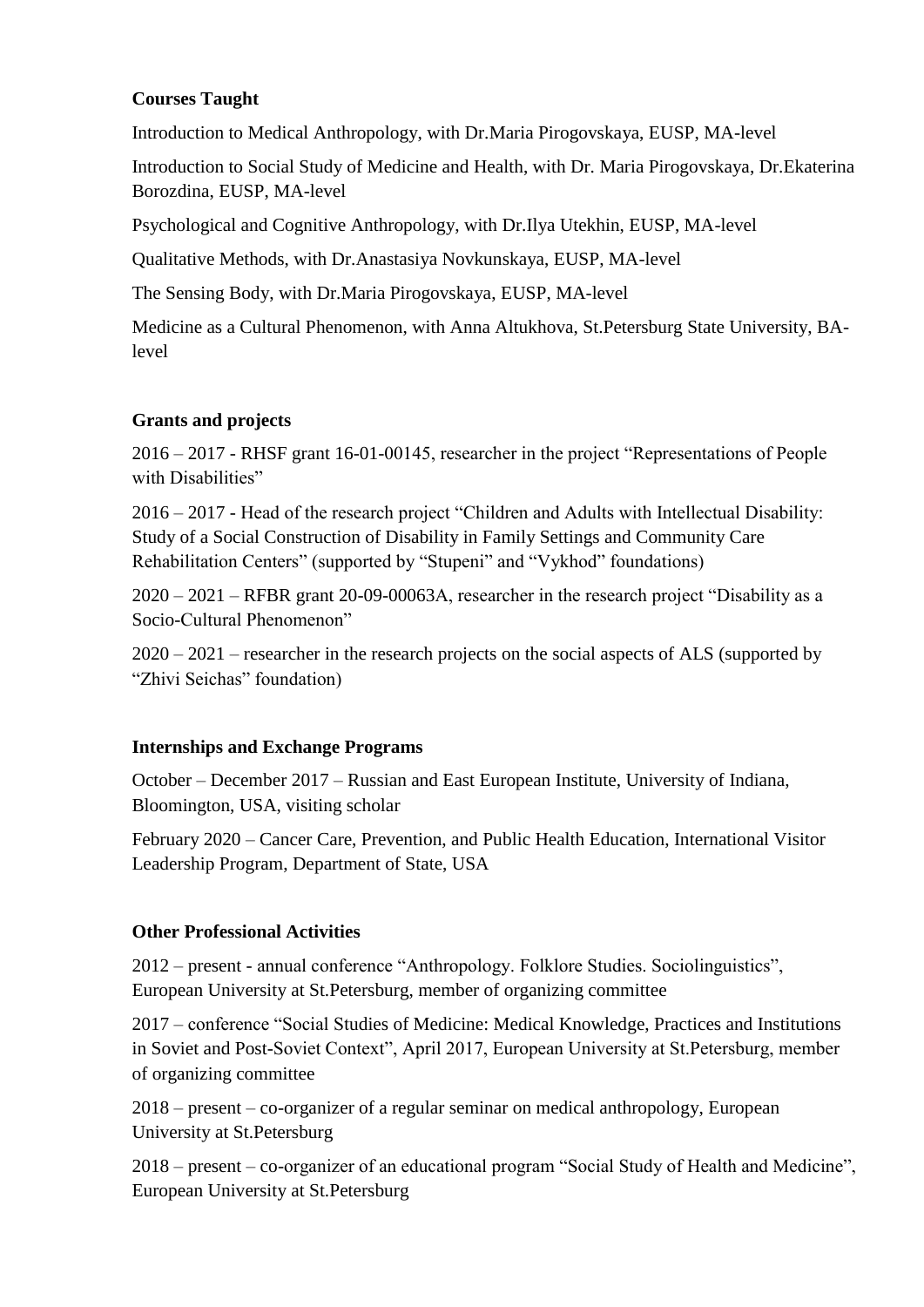## **Publications**

## Books

«Наверно я дурак»: антропологический роман // СПб.: Издательство Европейского университета в Санкт-Петербурге, 2018, 432 c. [I Must Be an Idiot: Ethnographic Story // St.Petersburg: European University Press, 2018, 432 p.]

## Articles

Curing Disability in Contemporary Russia: Rehabilitation Practices and the Placebo Effect // Ethnologia Polona. 2019; 40: 49-66

Residential Care Institutions for People with Disabilities in Russia: Questioning Totality. Zhurnal Issledovanii Sotsialnoi Politiki // The Journal of Social Policy Studies, 2019, 17(3), 453- 464

Медицина как культурная система (Предисловие к материалам коллоквиума «Социальные исследования медицины в постсоветской России») // Антропологический форум. 2018. № 37. С. 113–122 [Medicine as a Cultural System: Introduction to the Collection of Papers on Social Studies of Medicine in Post-Soviet Russia, with Maria Pirogovskaya]

«Нам теперь ничего нельзя, кроме дельфинов»: причины болезни и эффективность лечения в представлениях родителей детей с особенностями развития // Обратная сторона Луны, или что мы не знаем об инвалидности: антропологический взгляд / Отв. ред. А.С. Курленкова, Е.Э. Носенко-Штейн. М.: Институт этнологии и антропологии РАН, 2018. С. 351-376 ["We Are Not Permitted Anything but Dolphins Now": Disease Etiology and Effectiveness of Treatment as Viewed by the Parents Of Children with Disabilities]

Семьи с особыми детьми в России: системные барьеры, пути преодоления // Ценность каждого. Улучшение качества жизни детей и взрослых с тяжелыми и множественными нарушениями развития (ТМНР). – М. : Теревинф, 2018. С. 96-103 (с Анной Алтуховой, Еленой Лубянкиной) [Families with Children with Disabilities in Present-Day Russia: Institutional Barriers and Ways to Overcome (with Anna Altukhova, Elena Lubiankina)]

Семьи с детьми с особенностями интеллектуального развития в России: стратегии родительского активизма // Инвалиды – инвалидность – инвалидизация. Сборник тезисов научно-практической конференции. Н.Новгород: Изд-во НИСОЦ, 2018. С.810-814 [Families with Children with Intellectual Disabilities in Russia: Strategies of Parental Activism]

Social Construction of Mental Disabilities in Russian Residential Care Institutions // Public Health Panorama. Volume 3, Issue 1, March 2017. P.22-30

Идеология и практика «нормализации» в отношении людей с отклонениями умственного развития в российских специальных интернатах // Социальное обслуживание семей и детей №6, 2016: «Hормализация жизни и социальное сопровождение детей и взрослых с нарушениями в развитии», C. 14-32 [Ideology and Practice of "Normalization" in Regard to People with Mental Disabilities in Russian Special Institutions]

Что такое антропологическое изучение инвалидности? // Альманах 30. Текст / Последние 30. Москва: «Буки Веди», 2016. С. 95-115 [Anthropological Study of Disability]

Социальное конструирование дееспособности / недееспособности в психоневрологическом интернате // Социальная политика в пространстве постсоциализма: идеологии, акторы, культуры. Саратов, СГТУ, 2014. – С. 31-36 [Social Construction of Capacity / Incapacity in Residential Institution for Disabled]